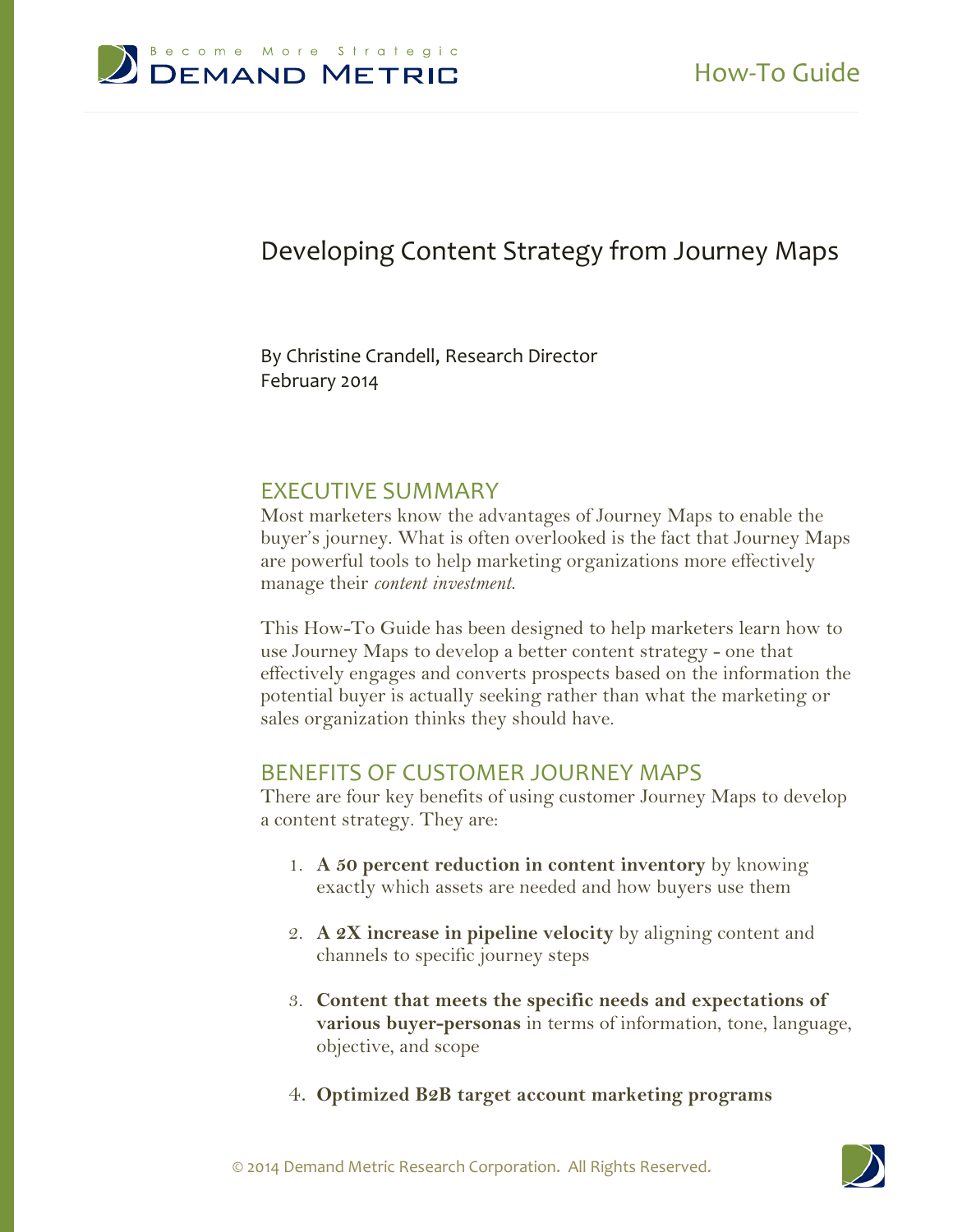

#### DEVELOPING AN "OUTSIDE-IN" CONTENT STRATEGY

The challenge that most companies face is that their content is created from an "inside-out" perspective. In other words, product marketing, product management, sales, field marketing and corporate marketing all have strong opinions on what information the buyer needs.

This inside-out perspective frequently produces internal struggles as every function within the organization has a list of content that they believe the buyer absolutely needs. The result is content bloat of which less than 40 percent is actually read by buyers and even less is valued by prospects.

The result is a glut of product-specific, unused content that grows exponentially every quarter. The current statistics on content marketing are a testimony to this problem:

- 27,000,000 pieces of content are shared each day [\(AOL/Nielsen\)](http://www.nielsen.com/).
- 0.5 percent of a website's content drives 90 percent of the traffic [\(InboundWriter\)](http://www.inboundwriter.com/).
- B2B marketers spend 30% of their marketing budget on content marketing [\(CMI\)](http://contentmarketinginstitute.com/research/).
- The three biggest complaints from B2B buyers about vendor content are that it is self-serving, non-substantive, and too hard to access [\(Social Media Today\)](http://socialmediatoday.com/).

Basing content strategy on Journey Maps breaks the organizational and political log jam around what content the seller should invest in. It shifts the perspective from inside-out to outside-in. It gives the marketing team a clear roadmap of what content to create and promote through which channels in order to reach specific buyer-personas at the right journey step.

That change in perspective will improve attraction, engagement and conversion rates and as well as build stronger brand preference.

There are three hallmarks of a successful content strategy:

1. **Enables the buyer at each step of their journey** – measured by engagement and velocity

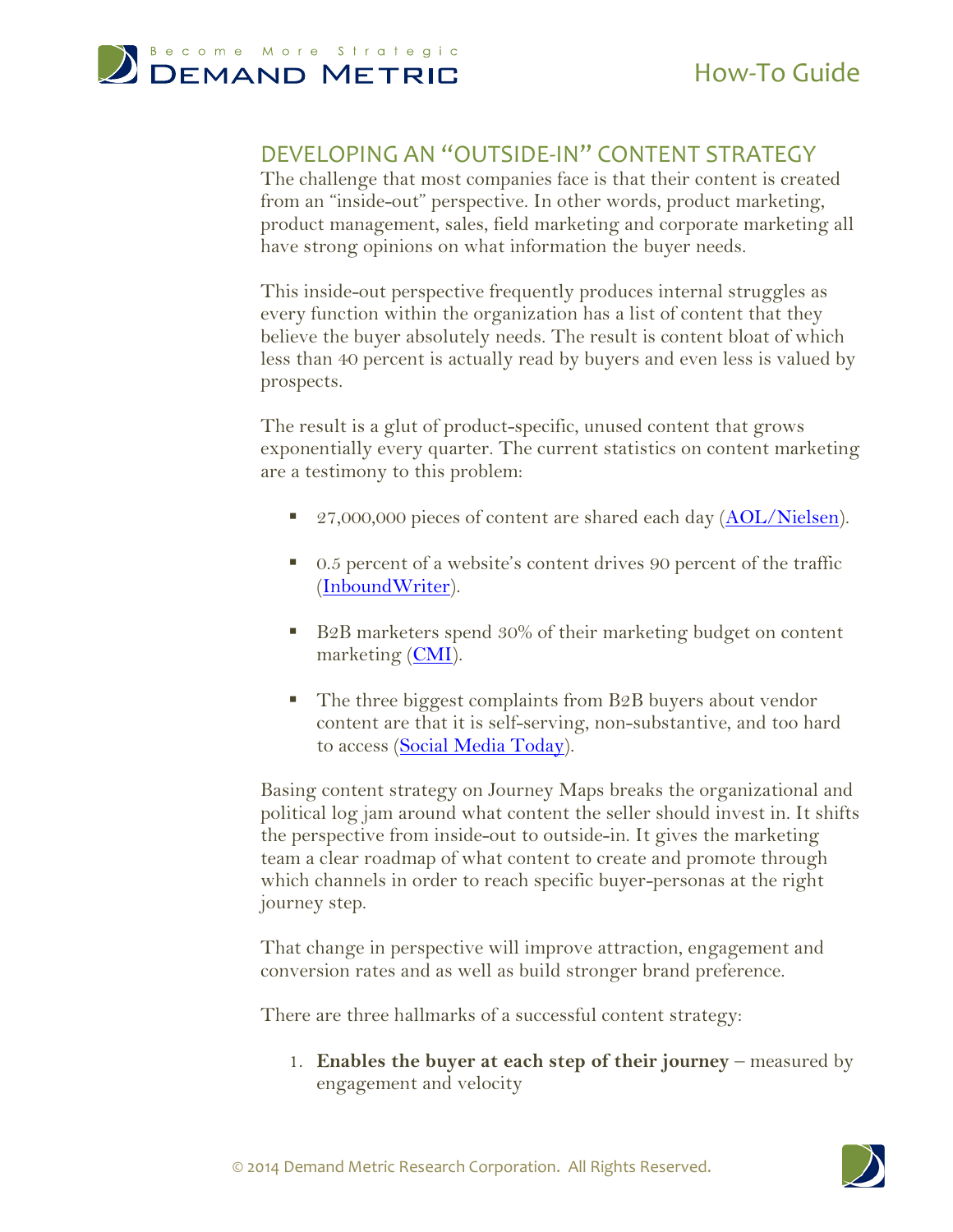

- 2. **Builds brand preference and reinforces differentiation** measured by conversion
- 3. **Optimizes content investment** measured by ROI.

### DEVELOPING A JOURNEY MAP

Customer Journey Maps are detailed definitions of all the actions that buyers take and the interactions they have with the company -- from the initiating business problem trigger event through a completed purchase and beyond to solution adoption. The map identifies all the content along with the channels, physical and digital, buyers seek at each step. Journey Maps are frequently defined by industry, revenue tier (F100, F1000, SMB, SOHO, etc.) and geography. The latter is important because cultural differences will result in different journey maps for the same industry and buyer-personas; there is no one-size-fits-all global Journey Map.

While the actual format of the Journey Map may vary by company and/or the group developing them, there are three constants:

- 1. Maps should be created through the lens of the buyer, not the seller.
- 2. Maps document, in detail, every action the buyer takes across all touch points over the relationship's lifetime.
- 3. Every piece of content, regardless of source (vendor, competitor, analyst, peer, etc.) the buyer sought at each step, is documented.

Each action mapped should include, at a minimum, the following information:

- **Description of the action**
- A detailed definition of each piece of content sought
- Through which specific physical-virtual channel(s)
- The buyer's expectation(s) and feelings
- The desired outcome(s) of the action
- Who was involved in the action (Persona-roles)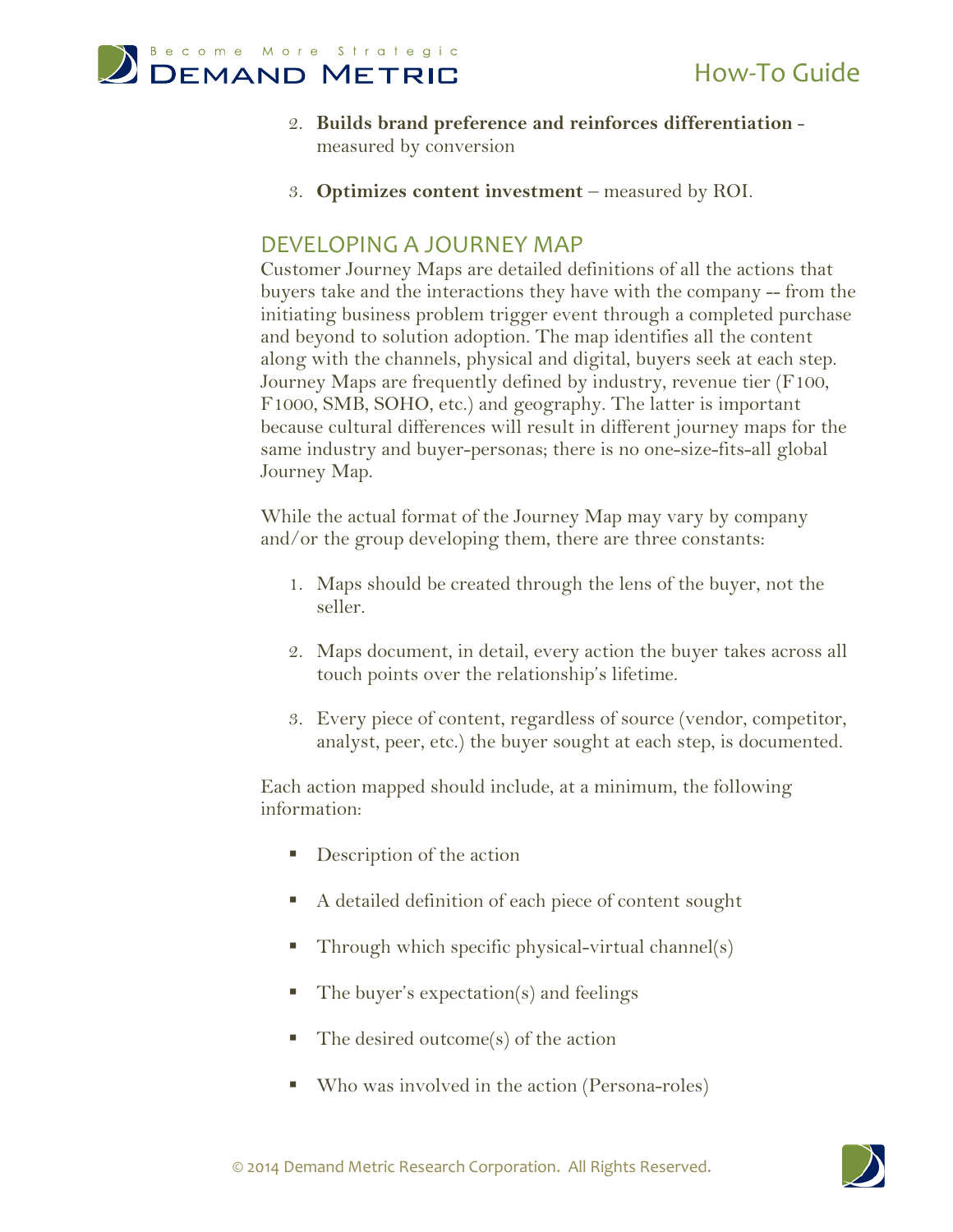

The key is to develop actionable Journey Maps through the lens of the buyer. The most expedient way to do that is through qualitative or ethnographic research.

Once all the data has been gathered and the patterns, as well any anomalies, have been identified, arrange the buyers' actions longitudinally and assign descriptive step names to each step.

### DEVELOPING A CONTENT MAP

The best practice is to develop a content map after the Journey Map has been completely documented. For each journey step identify each specific type of content the buyer sought, what channels they used to look for that content, and how the buyer intended to use the content. It is just as important to capture the content the buyer looked for but didn't find as it is to identify the content the buyer actually found. Additionally, the content map should include all the content the buyer sought irrespective of who provided that content – competitors, customers, industry analysts, bloggers, trade associations, etc.

The easiest way to develop a content map is in a table form as shown in the example below:

| Journey<br>Phase/Step | <b>Step</b><br>Description               | Content Sought                    | Description/<br>Purpose                                           | Channel                                                    |
|-----------------------|------------------------------------------|-----------------------------------|-------------------------------------------------------------------|------------------------------------------------------------|
| Evaluate              | 1 <sup>st</sup> Short List of<br>Vendors | Feature/function<br>comparison    | Objective<br>comparison of<br>solutions                           | Google Search and<br>requests of<br>industry peers         |
|                       |                                          | <b>Industry Analyst</b><br>Report | Analyst rating of<br>vendors' SWOT                                | Industry analyst<br>websites                               |
|                       |                                          | <b>Technical White Papers</b>     | In-depth product<br>and engineering<br>information                | Vendor websites<br>and industry<br>associations            |
|                       |                                          | <b>Customer Case Studies</b>      | Evidence of post-<br>purchase<br>experience from<br>trusted peers | Social graph and<br>back channel of<br>vendor install base |

The more detailed and complete the Journey Map information, the more effective the resulting Content Strategy will be.

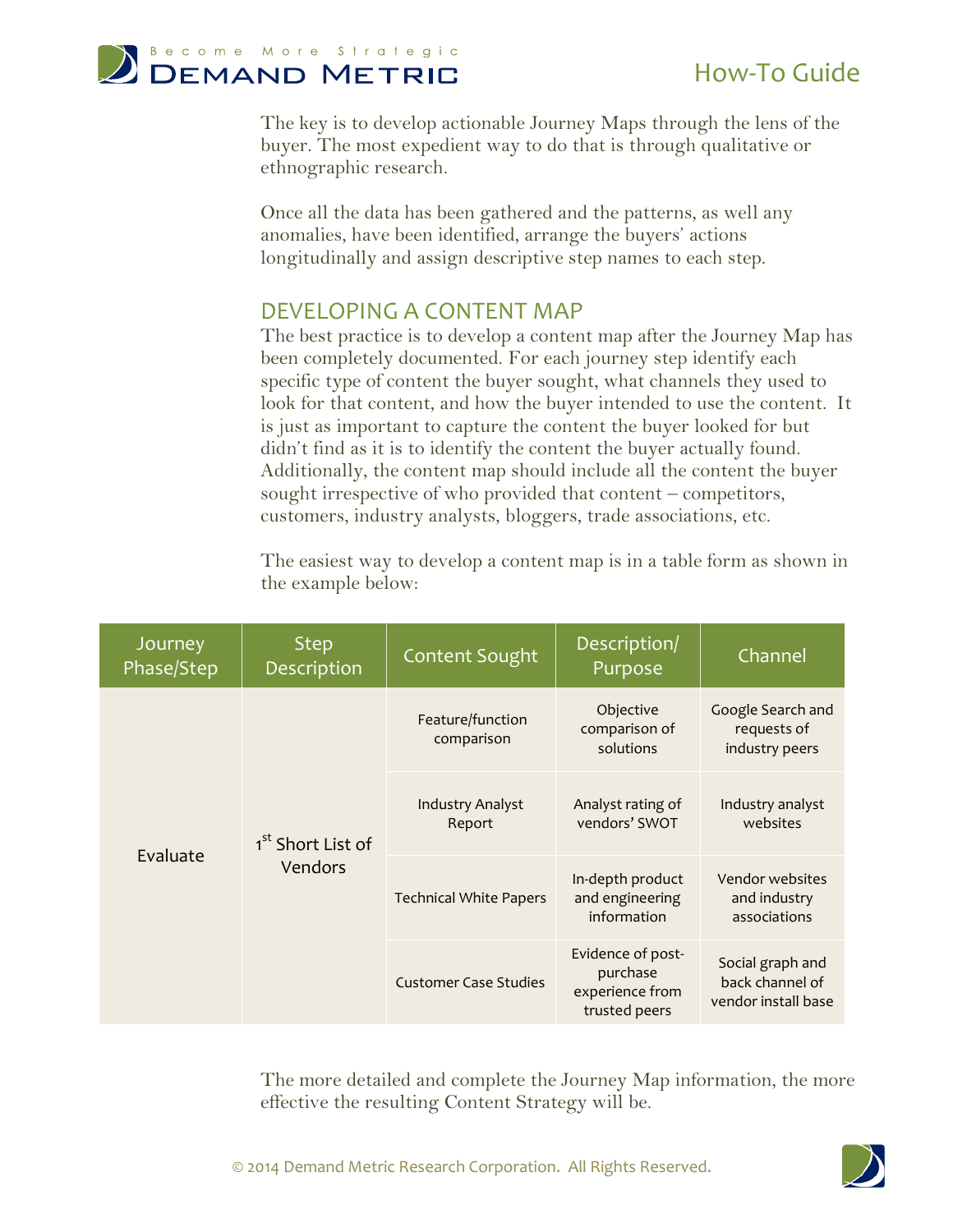

# How-To Guide

#### OPERATIONALIZING CONTENT MAPS

Before developing your journey-based content strategy, conduct two simple but crucial analyses.

The first analysis is to develop a comprehensive inventory of all the content in your organization. That means all assets including soft and hard copy marketing materials, tools, technical documentation, commissioned studies, white papers, videos, etc. The inventory should include asset creation date, last update date, target buyer-persona and why it was originally created.

Next, assign each asset in the content inventory to a specific customer journey step(s). Utilizing analytical tools you have in-house, determine how frequently each asset has been accessed (downloaded, read, registered for, etc.) over the past 12 months. If possible, capture that information by geography, industry, company size and buyer-persona. The content inventory becomes the foundation in determining which assets to keep or delete.

The second analysis is to conduct a content map gap that compares the content sought and valued by buyers for each journey step with the content inventory. A sample gap analysis template is shown here:

| Journey      |             | <b>Buyer Sought Content</b> |            | <b>Vendor Existing Content</b> |            |
|--------------|-------------|-----------------------------|------------|--------------------------------|------------|
| <b>Stage</b> | <b>Step</b> | Content                     | Channel(s) | Content                        | Channel(s) |
|              |             |                             |            |                                |            |
|              |             |                             |            |                                |            |
|              |             |                             |            |                                |            |
|              |             |                             |            |                                |            |

If you find that the journey or content maps do provide enough detail to complete the gap analysis, the best course of action is to go back and research the missing information. That may mean re-interviewing customers, conducting a customer roundtable, focus group, or survey. Trying to complete the gap analysis without the right level of data will result in a content strategy that misses the mark and doesn't deliver the conversion results.

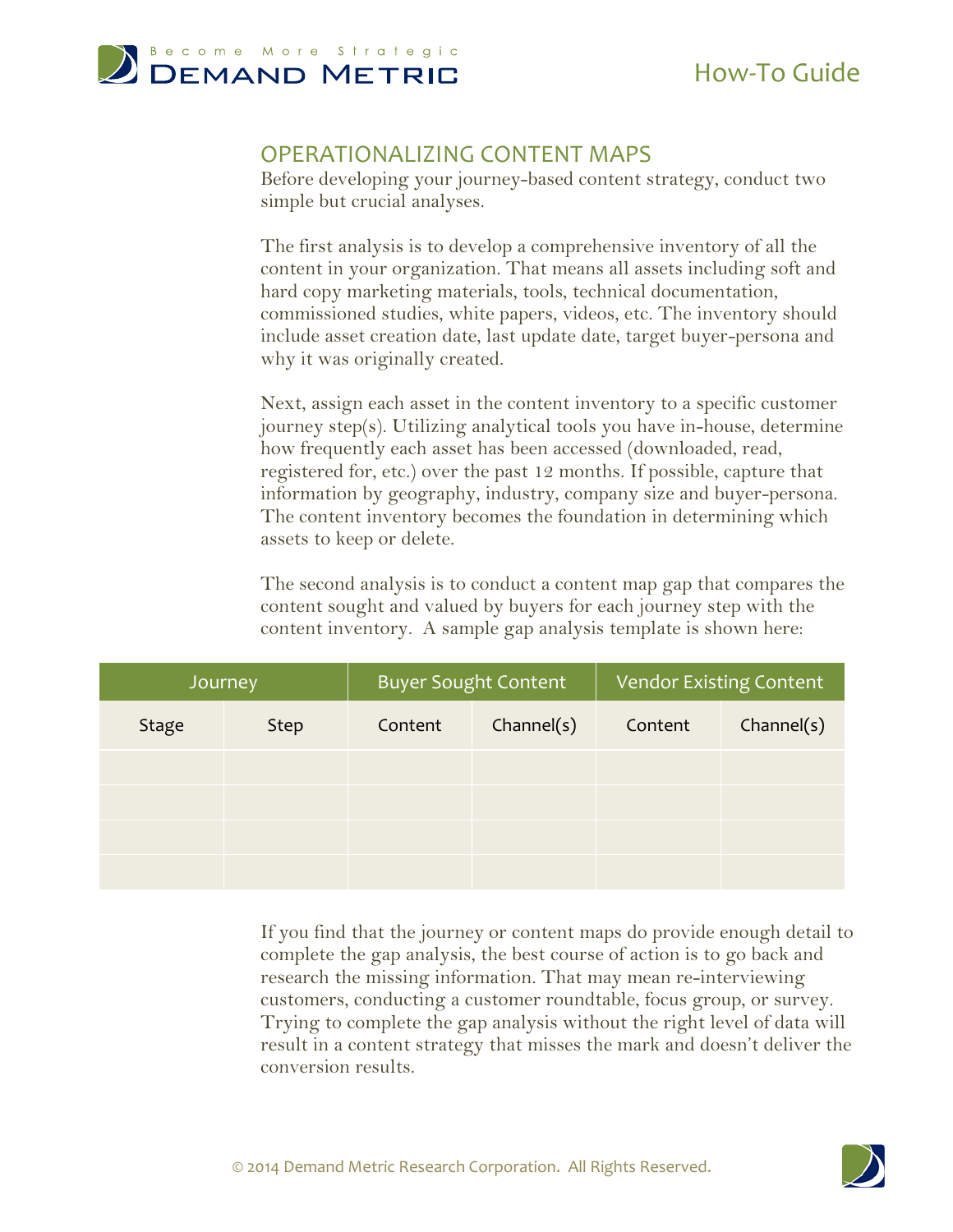

#### THREE STEPS TO AN EFFECTIVE CONTENT STRATEGY

Creating an effective content strategy at this stage involves three steps:

- 1. **The content gap analysis identifies what content is missing by buyer-persona and journey step.** Determine if existing content can be repurposed or if new content is needed and who should author that content. Keep in mind that the most valued content is not vendor-authored but customer-created.
- 2. **Identify content that can be deleted by comparing the "buyer sought" content listed in the gap analysis with the content inventory.** Any asset in the inventory that is not listed in the content map under "buyer sought" should be deleted. Keeping ineffective content damages a brand's reputation. Poor or misaligned content dissatisfies buyers who, in turn, are less likely to consider that vendor during a purchase evaluation.
- 3. **Develop your content strategy at the buyer-persona level.** For each journey step, define how content fits into the buyers' activities and the channels through which asset(s) should be distributed. Lastly define each content asset in terms of:
	- Target buyer-persona
	- Journey step
	- Buyers' intended use of the content
	- **Buyers'** expectations
	- Tone
	- Language including industry terminology
	- Length
	- Trusted source/author
	- Format (video, whitepaper, case study, etc.)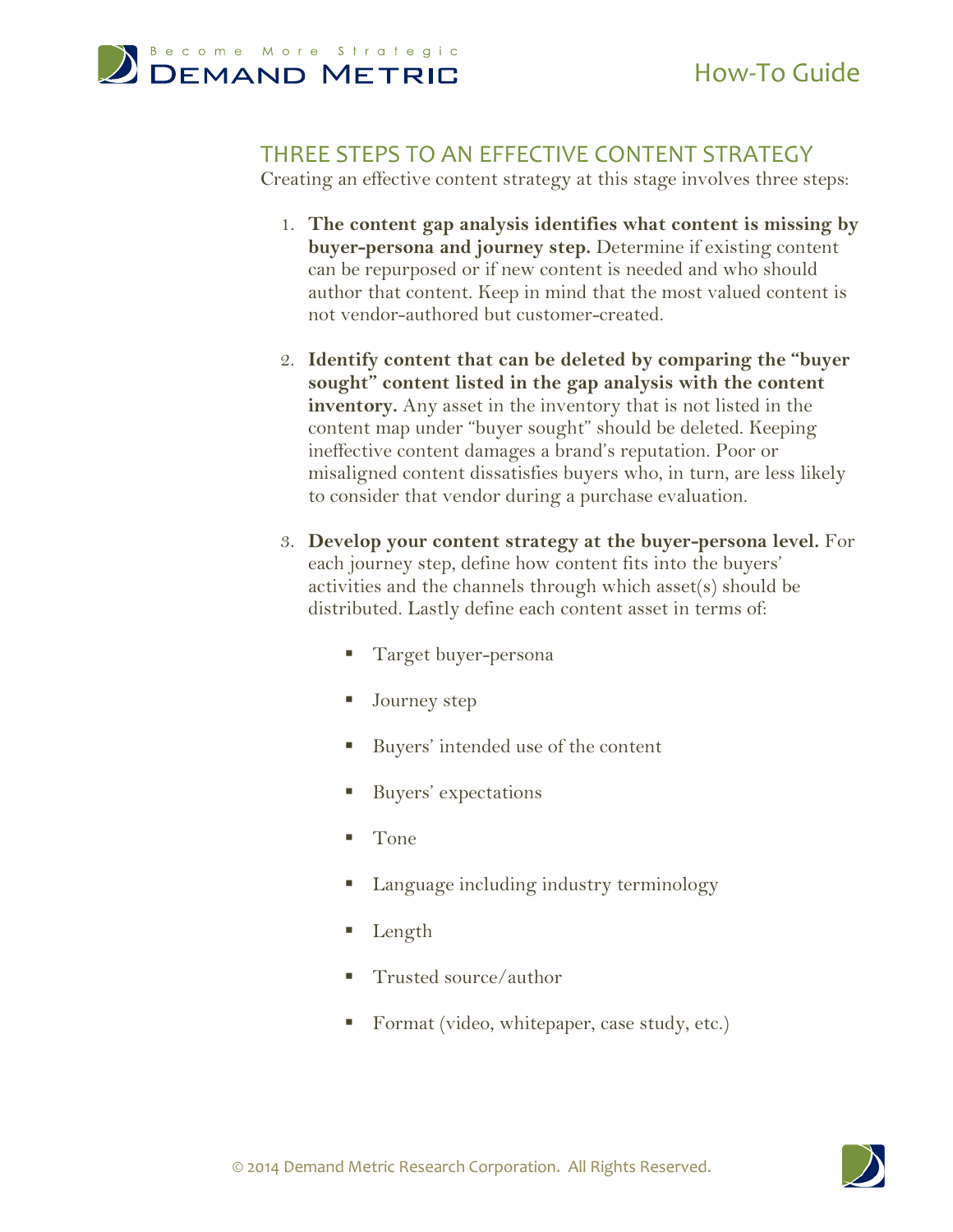

# How-To Guide

## BUILDING GOOD CONTENT HABITS

To keep your content strategy productive each asset needs to stay relevant, valued and sought after by buyers. Avoid content glut by having a clear criteria for evaluating new content. The rule of thumb is "if the buyer doesn't seek it; don't build it."

Your content strategy should include mechanisms for periodically measuring and analyzing each asset's effectiveness. The natural tendency is to measure content's effectiveness based on the number views or downloads; a more effective measure is each asset's impact on funnel velocity and conversion.

### ACTION PLAN

In order to create your content strategy based on Customer Journey data, follow these steps:

- 1. **Complete a [Customer Experience Management Assessment.](http://www.demandmetric.com/content/customer-experience-management-assessment)** This assessment assists you in evaluating your organization's capabilities when it comes to overall Customer Experience Management. Creating this baseline enables you to better understand your customers and the lifecycle they experience with your company.
- 2. **Use our [Customer Journey Map](http://www.demandmetric.com/content/customer-journey-map) to identify the touch points with your company.** With a clear guideline of each buyer persona's experience with your organization, you can identify any weaknesses in your customer experience and prepare yourself to improve your content strategy.
- 3. **Follow our [Content Marketing Plan Methodology.](http://www.demandmetric.com/content/content-marketing-plan-methodology)** Create a results-oriented content marketing plan using our detail 41-page planning methodology supported with 24 tools and templates that provide a step-by-step guide on how to build strategic process and a comprehensive content plan.

### BOTTOM LINE

The often used strategy of "See what sticks" is an expensive approach to content strategy that can damage a brand's reputation. **Defining your content strategy based on Journey Maps aligns your organization's investment directly to the information that buyers seek and value.** The result is, on average, a 50 percent reduction in content inventory coupled with a 2X increase in pipeline velocity.